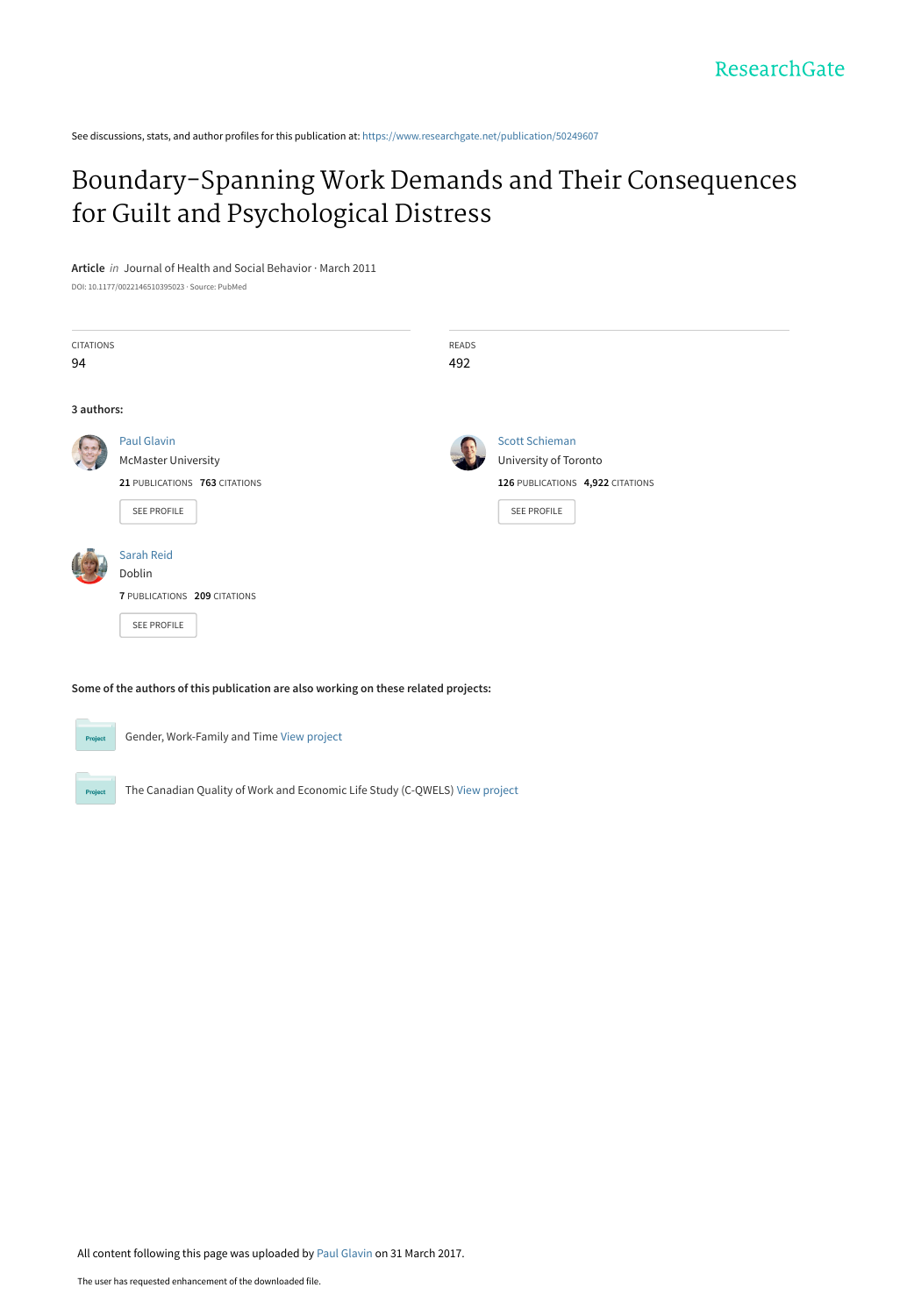

# **Boundary-Spanning Work Demands and Their Consequences for Guilt and Psychological Distress**

Journal of Health and Social Behavior 52(1) 43–57 © American Sociological Association 2011 DOI: 10.1177/0022146510395023 http://jhsb.sagepub.com



## Paul Glavin<sup>1</sup>, Scott Schieman<sup>1</sup>, and Sarah Reid<sup>1</sup>

#### **Abstract**

Using data from a national survey of working Americans (Work, Stress, and Health Survey; *N* = 1,042), the authors examine the associations between boundary-spanning work demands and self-reported feelings of guilt and distress. The authors document gender differences in the emotional and mental health consequences of boundary-spanning work demands, as indexed by the frequency of receiving work-related contact outside of normal work hours. Specifically, the authors observe that frequent work contact is associated with more feelings of guilt and distress among women only. Analyses also demonstrate that guilt accounts for the positive association between the frequency of work contact and distress among women. Statistical adjustments for levels of guilt reduce the positive association between frequent work contact and distress among women to nonsignificance. The findings underscore the importance of focusing on gender and emotions in work-family interface processes, as well as their implications for psychological health.

#### **Keywords**

boundary-spanning work demands, guilt, psychological distress, role blurring, work-family

Conflict between work and family domains represents a role-related stressor that many individuals experience in everyday life (Schieman, Milkie, and Glavin 2009). Work-family researchers have documented how this is associated with deleterious physical and psychological outcomes (Bellavia and Frone 2005). In this article, we expand upon this research by examining the psychological health consequences of a similar but distinct role-related experience: work-family role blurring. In addition, we consider guilt as an emotional response to role blurring, an important but understudied topic in the work-family literature (McElwain and Korabik 2005).

We focus on the blurring of work and family roles that occurs when individuals receive workrelated contact outside of normal work hours. Voydanoff (2005) identifies this type of contact as a boundary-spanning work demand that has negative consequences for family role-functioning and well-being. While Voydanoff (2005)

focuses on how these demands increase distress by creating logistical work-family problems for workers and their families, we examine whether these demands also lead to specific emotional responses with harmful psychological health effects.

To date, work-family research has tended to neglect the emotional aspects of the work-family interface in favor of focusing on the resourcerelated challenges of combining multiple roles (Livingston and Judge 2008; Nippert-Eng 1996). While the work-family interface often involves dealing with competing demands on finite time or energy, individuals may also experience a range of

University of Toronto, Canada

#### **Corresponding Author:**

Paul Glavin, Department of Sociology, 725 Spadina Ave., University of Toronto, Toronto, ON M5S 2J4 Canada E-mail: paul.glavin@utoronto.ca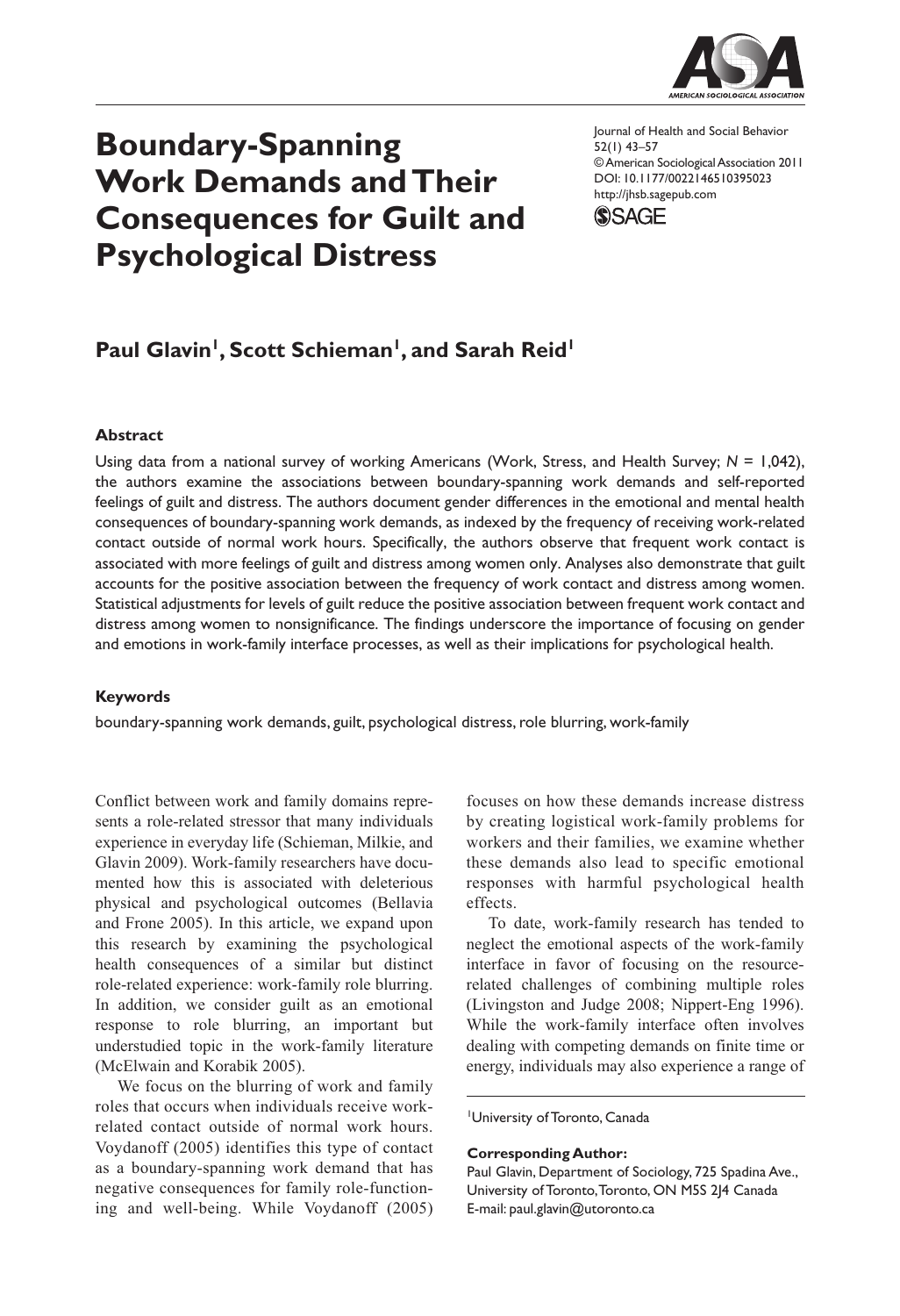emotions as they juggle the role responsibilities of work and home (Greenhaus, Allen, and Spector 2006). One potentially relevant emotional consequence of this involves guilt, especially if individuals negatively appraise their ability to adequately attend to work and family role demands (Stets and Turner 2006). Qualitative research has demonstrated the importance of guilt in workfamily processes (Hochschild 1989; Simon 1995), but studies of guilt in larger population-based samples are rare. Furthermore, while it has been hypothesized that guilt may partially contribute to any positive association between work-family problems and well-being, no research exists to validate this link (Greenhaus et al. 2006).

In this article, we seek to: (1) document the associations between boundary-spanning work demands—in the form of work contact outside of normal work hours—and feelings of guilt and distress, (2) evaluate whether guilt contributes to any observed positive association between boundaryspanning demands and distress, and (3) assess potential gender contingencies in these processes. As we will describe in detail in the following, this third objective is important because some qualitative evidence has explicitly identified guilt as more relevant for women's experience in the work-family interface relative to men's (Simon 1995). We build directly upon that prior research by testing for similar patterns in a national sample of working women and men. To our knowledge, this is the first population-based systematic analysis that includes measures for a variety of work conditions, key characteristics of the work-family interface, feelings of guilt, and distress.

## Theory And Evidence

## *The Work-Family Interface and Psychological Distress*

Scholarship on the conditions in the work-family interface has been driven by role-strain and rolespillover perspectives that define work-family conflict as "a form of inter-role conflict in which the pressures from the work and family domains are mutually incompatible in some respect" (Greenhaus and Beutell 1985:77). Researchers have subsequently linked this role conflict with a range of negative mental health outcomes (Frone, Russell, and Cooper 1997; Matthews et al. 2006). However, recent theoretical developments, including Clark's (2000) border theory, have led some work-family scholars to consider experiences that



**Figure 1.** Work-Family Theoretical Perspectives

deviate from that of role conflict or role incompatibility and instead focus on those that involve role blurring. Desrochers, Hilton, and Larwood (2005) describe role blurring as: "a subjective, cognitive phenomenon involving perceived integration of work life and home life that is situated in a highly interdependent work-family context such as the simultaneous work and family demands that can be present when people bring their paid work into the home" (p. 449). While role blurring may appear conceptually similar to role conflict, it is rooted in a distinct theoretical perspective that emphasizes overlapping versus incompatible role domains (see Figure 1).

Role blurring has been of particular interest to researchers examining how recent social-structural changes in paid work and family have influenced role performance and well-being (Chesley 2005; Voydanoff 2005). Two recent trends have fueled this interest: (1) the increase in nonstandard and flexible work schedules and (2) the proliferation of communications technologies that allow work to be performed "anytime, anywhere" (Clark 2000; Vallas 1999). Traditional role-strain and -spillover theories that emphasize role conflict over other role configurations do not necessarily reflect the complexity and fluidity of the contemporary work-family interface (Clark 2000; Nippert-Eng 1996). Border theory (Clark 2000), in contrast, is more apt at interpreting these changes due to its emphasis on the contemporary worker as a "border crosser" who actively transitions between work and family domains. For example, a parent working at home on a weekend to meet a deadline or a call center worker making work calls from home are both likely to experience a high degree of role blurring, but they may not interpret this blurring as role conflict (Greenhaus et al. 2006). These experiences are of central interest in our analyses. Here, we seek to expand upon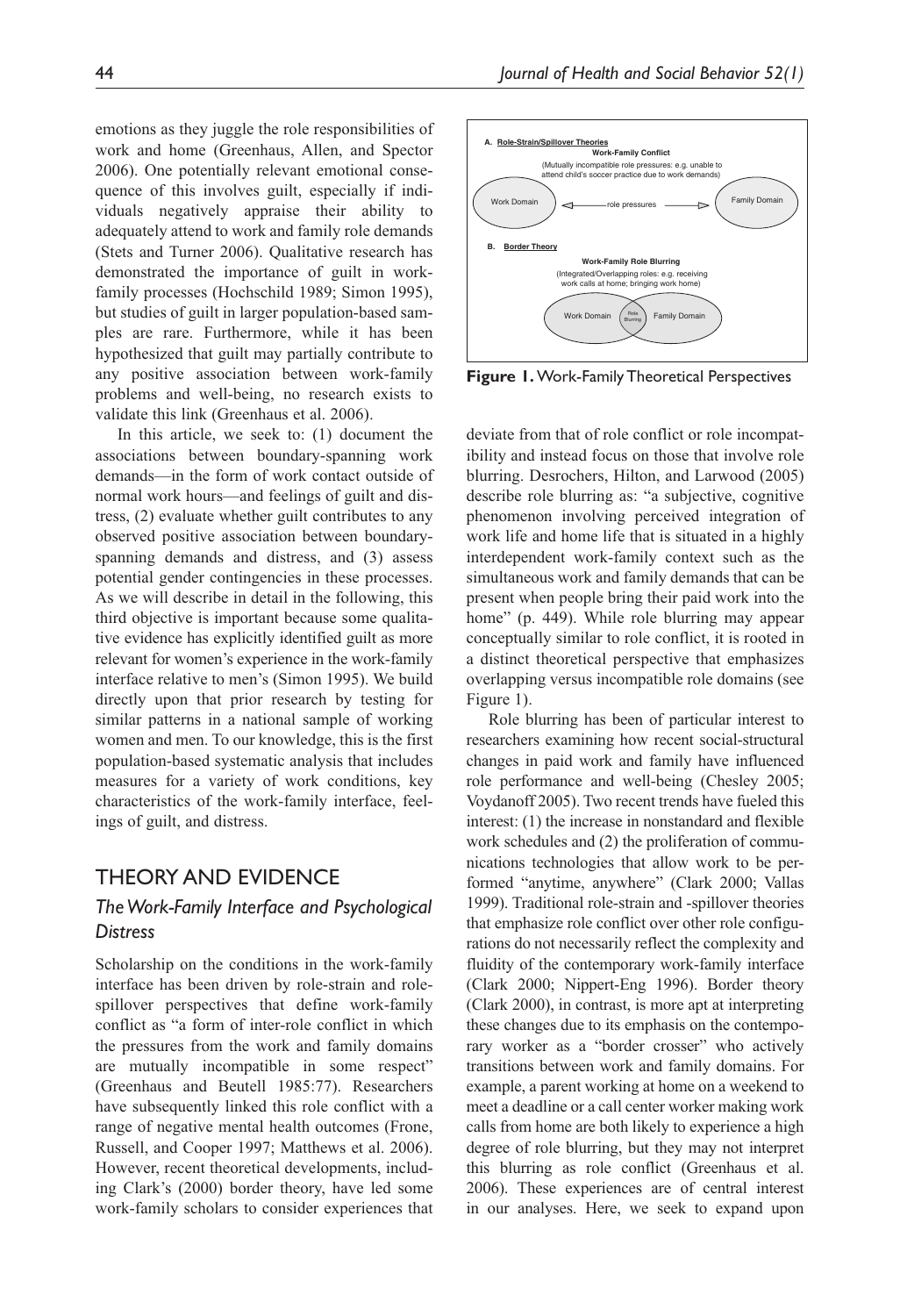Voydanoff's (2005) application of border theory in her analyses of the consequences of boundaryspanning demands—that is, demands that emanate in the work domain but influence the performance of family roles through role blurring.

While Voydanoff (2005) focused on an array of boundary-spanning demands, we examine one in particular: the extent that workers are contacted outside of normal work hours from an array of work sources (henceforth "work contact"). We limit our focus to work contact because of the growing use of communication technologies by workers—technologies that allow them to "be in two places" at the same time. With the exception of Voydanoff's (2005) research, the processes involving these technologies and their impact have not been adequately assessed in the work-family literature, which has emphasized the logistical and physical aspects of role conflict at the expense of experiential dimensions. Nippert-Eng (1996) observes these processes:

[The literature] repeatedly portrays role conflict as the demand to be in two places at the same time, or to do two things at one time, each associated with a different social role, and/or role-related other. In this light, role conflict is conceptualized in its visible forms, drawing attention away from its invisible roots. However, the inability to think with two different mentalities at the same time is at least as big a source of role and self conflict. (P. 209)

The use of technologies such as the cell phone and e-mail are relevant in this regard, since they may involve role blurring and transitions that are unexpected and often incongruent to the context in which the individual is currently immersed. For example, receiving work contact may force one to transition quickly from a family to a work mindset, potentially causing distress. Ashforth, Kreiner, and Fugate (2000) observe that such transitions require considerable psychological effort when they are unexpected, and they may disrupt one's ability to perform or concentrate on tasks. In support of these ideas, Voydanoff (2005) finds that work contact is associated with higher levels of distress in a national sample of U.S. workers, and this association is explained by the positive relationship between work contact and work-family conflict. Drawing upon that research, we expect to find a positive association between work contact and distress; moreover, work-family conflict should contribute to that relationship as a mediator.

In addition, we expand on Voydanoff's (2005) research by considering another emotional outcome of work contact: guilt. Greenhaus and colleagues (2006) suggest that guilt may be a common response to work-family challenges, given the salience of work and family to individual identity. Guilt may arise when work-related activities and responsibilities create discrepancies between an individual's desired family-role outcomes and actual outcomes. These outcomes can be extrinsic (e.g., having a tidy house) or intrinsic (e.g., evaluating oneself as a good parent). In the following section, we discuss these processes in detail by summarizing theoretical and empirical perspectives about guilt and the work-family interface.

#### *Guilt and the Work-Family Interface*

Sociologists who study emotions have argued that guilt represents an unpleasant thought or feeling that involves the violation of a moral or social standard (Stets and Turner 2006). These moral and social facets conceptually differentiate guilt from the common indicators of psychological distress such as depression and anxiety. Guilt is also distinguished from shame. While shame typically involves a negative appraisal of the global self, guilt is generally thought to result from negative evaluations of specific behaviors or thoughts based on the perception that one has "done a bad thing" (Judge, Ilies, and Scott 2006). Scholars describe guilt as having an adaptive component in that it can help individuals keep nonnormative behaviors in check and correct or avoid further problematic situations (Lewis 1993). Repeated or uncontrollable instances of guilt, however, may erode wellbeing (Ferguson et al. 2000). Consequently, it is not surprising that research has established a positive association between feelings of guilt and symptoms of psychological distress such as anxiety and depression (Jones and Kugler 1993).

While some researchers have hypothesized guilt as an expected emotional response to difficulties dealing with competing work and family demands (Duxbury and Higgins 1991; Greenhaus and Beutell 1985), direct empirical tests of its relevance are rare, and no studies to our knowledge have examined the link between role blurring and guilt in the population. While a few quantitative studies indicate that work-family conflict is linked to guilt, this evidence is limited by smaller, homogenous samples (Judge et al. 2006; Korabik, McElwain, and Lero 2009; Livingstone and Judge 2008). However, these patterns are consistent with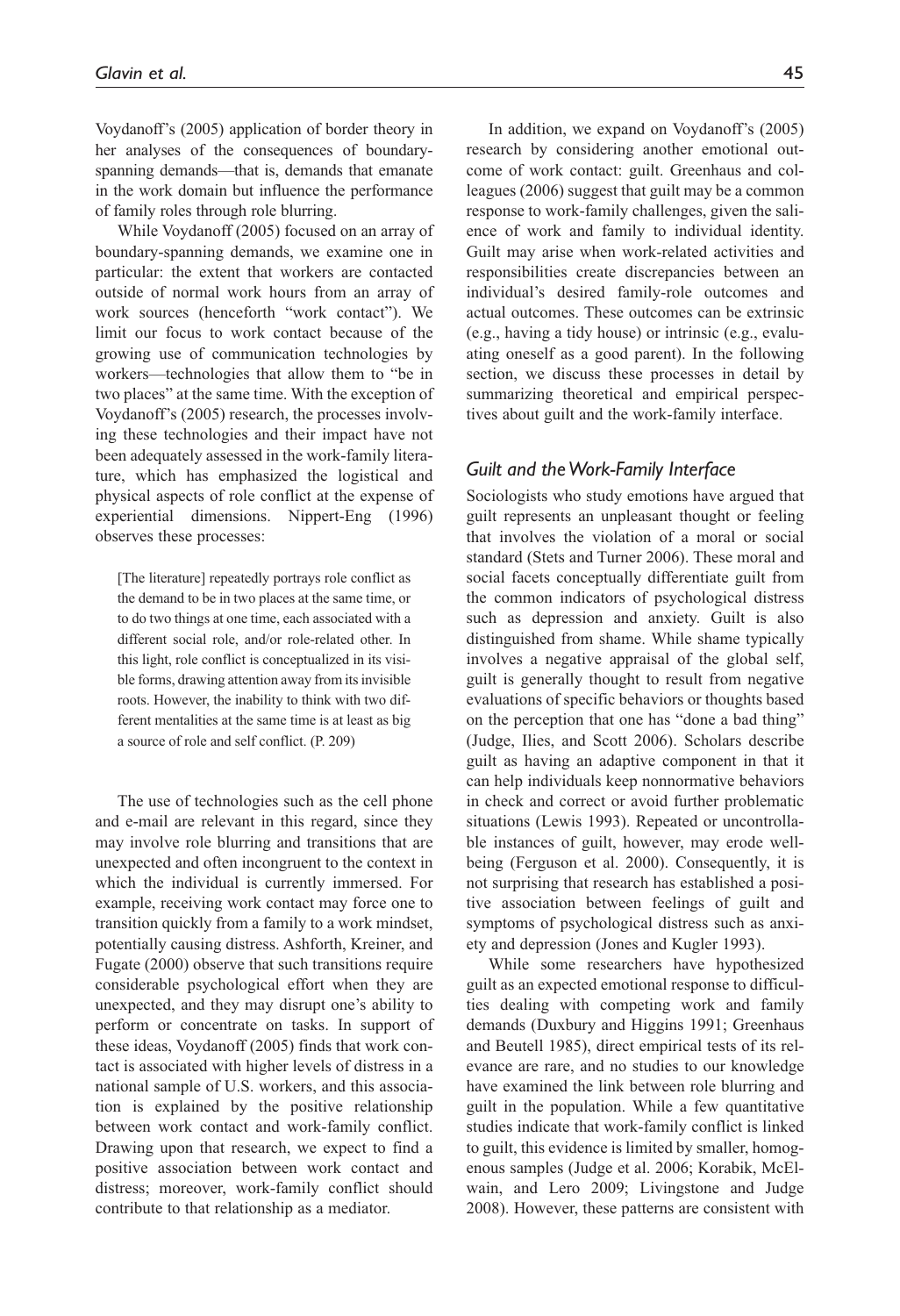qualitative evidence that individuals express feelings of guilt when they perceive they are unable to meet the demands or expectations associated with salient family roles (Napholz 2000). In addition, Korabik and colleagues (2009) show that guilt mediates the positive association between workfamily conflict and distress among Canadian management workers. Collectively, these studies support the work-family model by Greenhaus and his colleagues (2006) that positions guilt as "an immediate psychological pathway through which psychosocial factors influence health" (p. 78). We expand on this model to posit that role blurring, as distinct from work-family conflict, may generate guilt for those who voluntarily choose or are forced to deal with work issues while at home. With these theoretical and empirical perspectives as a framework, we have two principal hypotheses: (1) More frequent work contact is associated with higher levels of guilt, and (2) guilt contributes to (or mediates) the positive association between frequent work contact and distress.

#### *Potential Gender Contingencies*

Because gender is both a principal component of social organization (Acker 1990; Britton 2000) and influential for social identities (Doucet 2006), we test for potential gender differences in the workfamily processes described previously. There is considerable evidence that men and women continue to encounter different role meanings and obligations associated with culturally embedded ideologies about work and family life (Winslow 2005). While men have increasingly taken on more responsibility in the home (Bianchi, Robinson, and Milkie 2006), women continue to do the majority of domestic work and are still considered the primary source of child care in the family; these patterns exist despite a level of labor force participation for women that is increasingly similar to that for men (Jacobs and Gerson 2004). Thus, while women have made considerable advances into paid employment over the past 30 years, the gendered division of labor in the home has been much slower to change, particularly during the transition to parenthood (Walzer 1996). This "stalled revolution" has created new challenges for employed women, especially employed mothers, in the workfamily interface (Hochschild 1989).

One challenge that women encounter involves work demands that spill over into the family domain. For men, who are still often evaluated against a masculine stereotype of being the "good provider," these demands may be more likely to be considered natural and acceptable (Christiansen and Palkovitz 2001). By contrast, for women, the exposure to work demands may create unique logistical concerns and status incongruencies that may lead them to question or negatively evaluate their performance of household and family roles. These tensions between work and family roles may be particularly pronounced given that many women now experience the pull of what Blair-Loy (2003) describes as the "work-devotion schema," which "demands that [they] give an immense time commitment and strong emotional allegiance to [their] firm or career" (p. 7). Collectively, these ideas suggest that dealing with competing work and family demands may be more emotionally difficult for employed women compared to similarly situated men.

Given these moral and cultural foundations of work-family conflict, it is logical to expect that guilt could play a pivotal role. According to Hennessy (2009), "people's worldviews and actions regarding work and family are not only or even primarily economic, strategic, or reactive but rather are imbued with moral significance and emotional salience" (p. 558). She underscores the "moral dilemma" that is intimately connected with workfamily conflict—a dilemma that has direct implications for the highly moral emotion of guilt. In qualitative interviews with workers, Simon (1995) documents these processes and their connection to gender differences, observing that guilt is a key distinguishing feature of men's and women's experiences. Specifically, men tended to report that they felt that it was "natural" to combine work and family roles; by contrast, women reported feeling guilty about combining these roles. In particular, women were more likely to perceive that their employment prevented them from fulfilling their family responsibilities, and they were more likely than men to identify these as primary components of their identity. It is important to underscore here that Simon's (1995) depiction of these experiences, as conveyed by the participants in her study, implicate a coherent conceptual framework in which guilt plays a central mediating role between work-family role blurring and more generalized feelings of distress or the diminished sense of psychological well-being. Taken together, we draw upon this conceptual model and empirical observations as a rationale for our final hypotheses: Receiving more frequent work contact should be more strongly associated with guilt and distress among women compared to men.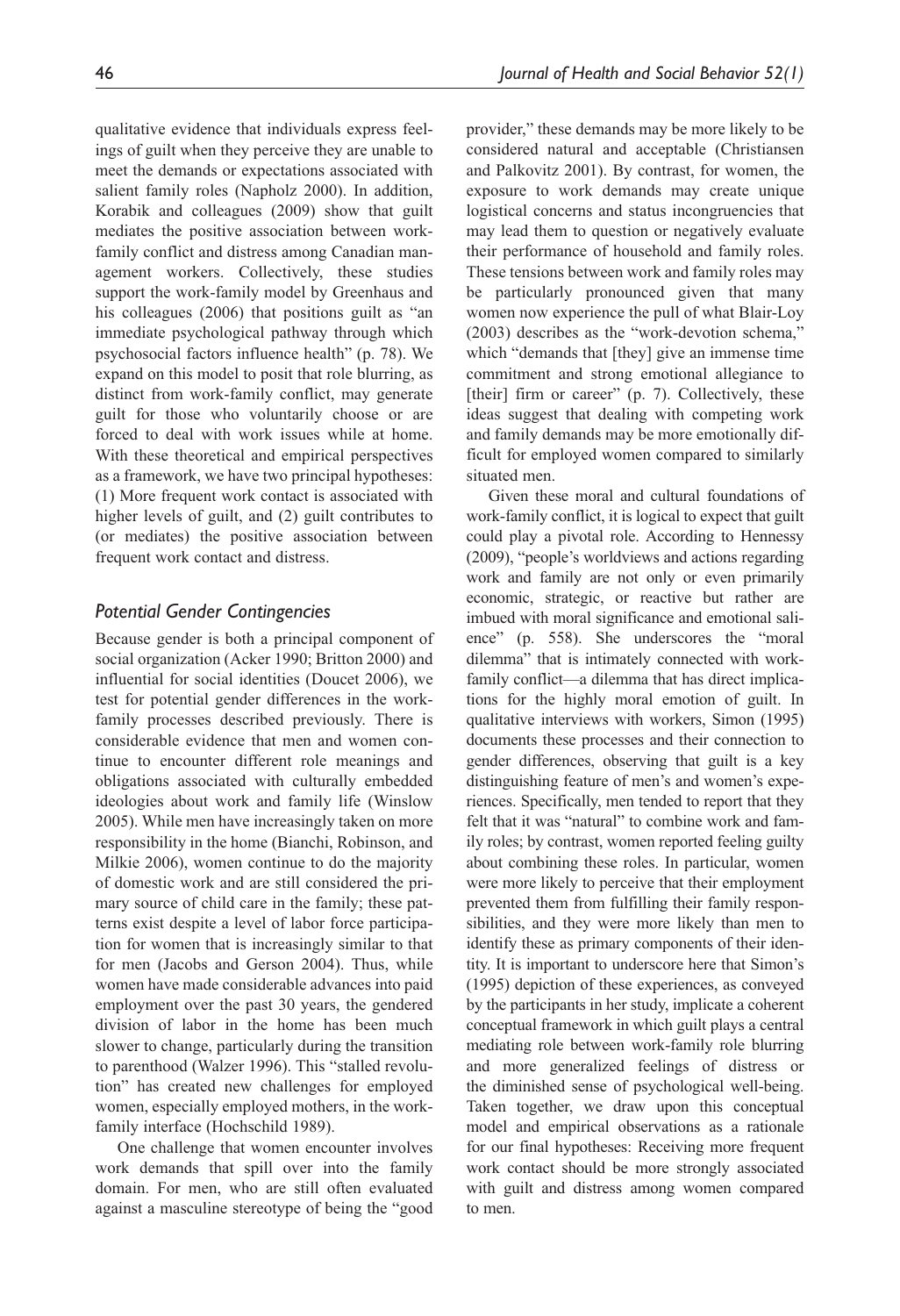#### **METHOD**

#### *Sample*

We analyze data from the Work, Stress, and Health survey (WSH), which involved telephone interviews with adults in the 50 United States in 2005. The main objective of the larger project involved the application and extension of Pearlin's (1999) "stress process model" to understand the complex associations among work conditions, stressors, and well-being. Eligible participants were 18 years of age or older who were participating in the paid labor force. At wave 1, we interviewed 71 percent of eligible individuals, yielding a sample of 1,800 adults. At wave 2 interviews, which occurred approximately 18 to 20 months after the initial interview, we reinterviewed 1,286 of the original participants—equating to a response rate of 71.4 percent. We use data from this second interview because the focal measures of interest were only included in that interview. We excluded participants with missing values, yielding 1,042 cases for the present analyses.<sup>1</sup> Sample characteristics for wave 2 of the WSH study are similar to the population estimates of the U.S. Census Bureau's 2005 American Community Survey (ACS).<sup>2</sup> Some differences exist, however: Women are overrepresented in the WSH study (59 percent vs. 51 percent in the ACS), while WSH respondents are on average older (43 years vs. 36 years in the ACS) and more likely to be married (57 percent vs. 49 percent in the ACS). In addition, WSH respondents report higher household income and higher educational levels, on average, compared to ACS population estimates. We present these comparisons in greater detail in the appendix, along with selected sample demographics of the 2002 National Study of the Changing Workforce (NSCW). Comparisons to NSCW study reveal that the socioeconomic profiles of WSH respondents are similar.

#### *Measures*

*Gender*. We use a binary variable to measure respondent gender (coded 0 for men and 1 for women). Coefficients can be interpreted as the effect of being a woman versus being a man.

*Guilt*. We use a single item to assess feelings of guilt. Researchers have operationalized guilt in one of two ways: as a transitory affective state *or* as an emotional trait or disposition (e.g., guilt-proneness; Kugler and Jones 1992). We follow the former approach, asking, "In the past seven days, on how

many days have you felt guilty?" The validity of using a measure of this type has been supported by prior research (Tangney 1996), which suggests the value of a simple and direct mode of questioning over more complex or situation-based measurements that often confound moral affect with moral standards.

*Psychological distress*. We draw upon commonly used items to measure psychological distress based on the Center for Epidemiologic Studies Depression Scale (CES-D; Radloff 1977). Despite strong arguments in the sociology of emotions literature about the conceptual distinctions between distress and guilt, we acknowledge that there is likely to be some empirical overlap. To attenuate that concern, we utilize a subset of distress items that tap the "malaise" aspects of distress (instead of mood). Four items asked about the number of days in the past seven that participants "felt that everything was an effort," "felt tired or run down," "had trouble keeping your mind on what you were doing," and "felt you couldn't get going." We averaged the items to create the distress index ( $\alpha$  = .76). Factor analyses indicate that each of these items load highly on one underlying factor that we call psychological distress.

*Boundary-spanning work demands*. We use one item to assess the frequency of exposure to work contact: "How often do coworkers, supervisors, managers, customers, or clients contact you about work-related matters outside normal work hours? Include telephone, cell phone, beeper and pager calls, as well as faxes and e-mail that you have to respond to." Response choices are coded as follows: *never* (1), *less than once a month* (2), *once a week* (3), *several times a week* (4), and *once or more times a day* (5). Individuals who reported that receiving work contact was "not relevant" for their job were coded as never. This measure has been used in the 2002 NSCW survey.

*Work-family conflict*. Four items assess the frequency that individuals experienced work-family conflict in the past three months: (1) "How often have you not had enough time for your family or other important people in your life because of your job?"; (2) "How often have you not had the energy to do things with your family or other important people in your life because of your job?"; (3) "How often has work kept you from doing as good a job at home as you could?"; (4) and "How often has your job kept you from concentrating on important things in your family and personal life?" Response choices are coded as *never* (1), *rarely* (2), *sometimes* (3), *often* (4), and *very often* (5). We averaged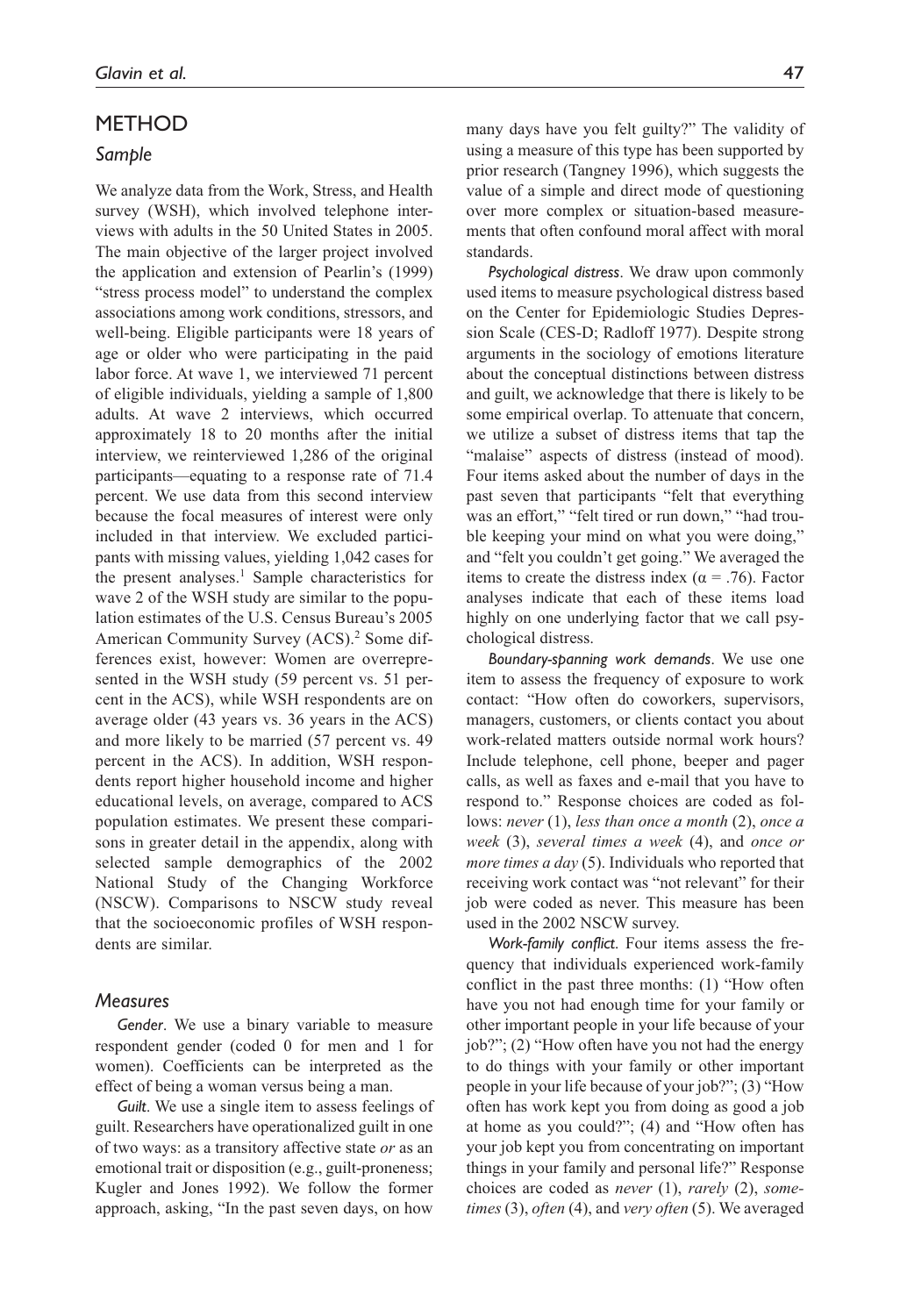items such that higher scores indicate higher workfamily conflict ( $\alpha = .85$ ). These items are used widely in the work-family literature and in respectable surveys, including the 2002 NSCW.3

#### *Control Measures*

*Job authority*. We use four items to measure authority: (1) "Do you influence or set the rate of pay received by others?"; (2) "Do you have the authority to hire or fire others?"; (3) "Do you supervise or manage anyone as part of your job?"; (4) and, if "yes" to question 3, "Do any of those individuals supervise or manage others?" We coded yes responses as 1 and no responses as 0. To create the index, we summed responses such that higher scores indicate more job authority.

*Schedule control*. We asked, "Who usually decides when you start and finish work each day at your main job? Is it someone else, or can you decide within certain limits, or are you entirely free to decide when you start and finish work?" We coded these responses into a set of dummy measures, including no schedule control, limited schedule control, and full schedule control. In regression analyses, individuals with no schedule control are the omitted/contrast category.

*Job autonomy*. One item asks, "How often does someone else decide how you do your work?" Response choices are *never* (1), *rarely* (2), *sometimes* (3), and *frequently* (4). We reverse-coded the responses such that higher scores indicate more job autonomy.

*Job pressures*. To assess job pressures, we asked, "How often do the demands of your job exceed those doable in an eight-hour workday?" Response choices are *never* (0), *rarely* (1), *sometimes* (2), and *frequently* (3).

*Work hours*. We use a set of dummy measures to contrast participants who work 50 hours or more per week with workers who work either 40 to 49 hours per week or fewer than 40 hours per week (i.e., 50 or more hours is the omitted reference dummy).

*Occupation*. We coded respondent occupation into five main categories in accordance with the Bureau of Labor Statistics codes. These include: (1) professional (managerial and professional specialty occupations), (2) administrative (technical, sales, and administrative support occupations), (3) service (service occupations), (4) craft (precision production, craft, and repair occupations), and (5) labor (operators or laborers). In regression analyses, we use professional as the omitted reference category.

*Household income*. We asked, "For the complete year of 2005, what was your total household income (in dollars), including income from all household sources, before taxes?" Respondents' household income is standardized.

*Education*. Education is an ordinal measure coded into six categories: some high school but did not graduate (coded 1), high school graduate/GED (2), specialized vocational training/some college (3), associate's degree (4), college graduate (BA or BS; coded 5), and postgraduate-advanced degree  $(MA, PhD; coded 6).$ 

*Marital status*. We use a set of dummy measures to contrast married (omitted reference category) to never married and previously married in regression analyses.

*Spouse work status*. One item assesses whether participants have a spouse/partner who is currently working full-time (coded 1) versus all others (0).

*Children in the household*. We use a set of four dummy variables to contrast no children (omitted reference category) to children residing in the household younger than 18 using the following age categories: 0 to 6, 7 to 12, and 13 to 18.

*Race*. We use a binary variable to measure respondent race (coded 1 for white and 0 for all others).

*Age*. Respondent age is coded in years.

While these control measures are not part of our focal associations, a brief word is required about our rationale for their inclusion in the analyses. Age, marital status, and children in the household are basic control measures found in most work-family interface research. Education and occupation may also have important consequences for individual experiences of the work-family interface. For example, the well educated and professionals report higher levels of work-family conflict (Schieman, Kurashina, and van Gundy 2006). Finally, given that men tend to have higher status occupations with more autonomy and authority than women, we statistically adjust for these conditions as part of our analyses of gender contingencies involving contact and guilt/distress (Mennino, Rubin, and Brayfield 2005).

#### *Plan of Analysis*

After reporting descriptive statistics (Table 1), we present multivariate analyses in Tables 2 and 3 to test our hypotheses; all models use ordinary least squares (OLS) regression techniques. In Table 2, we examine how work contact and work-family conflict are associated with feelings of guilt. This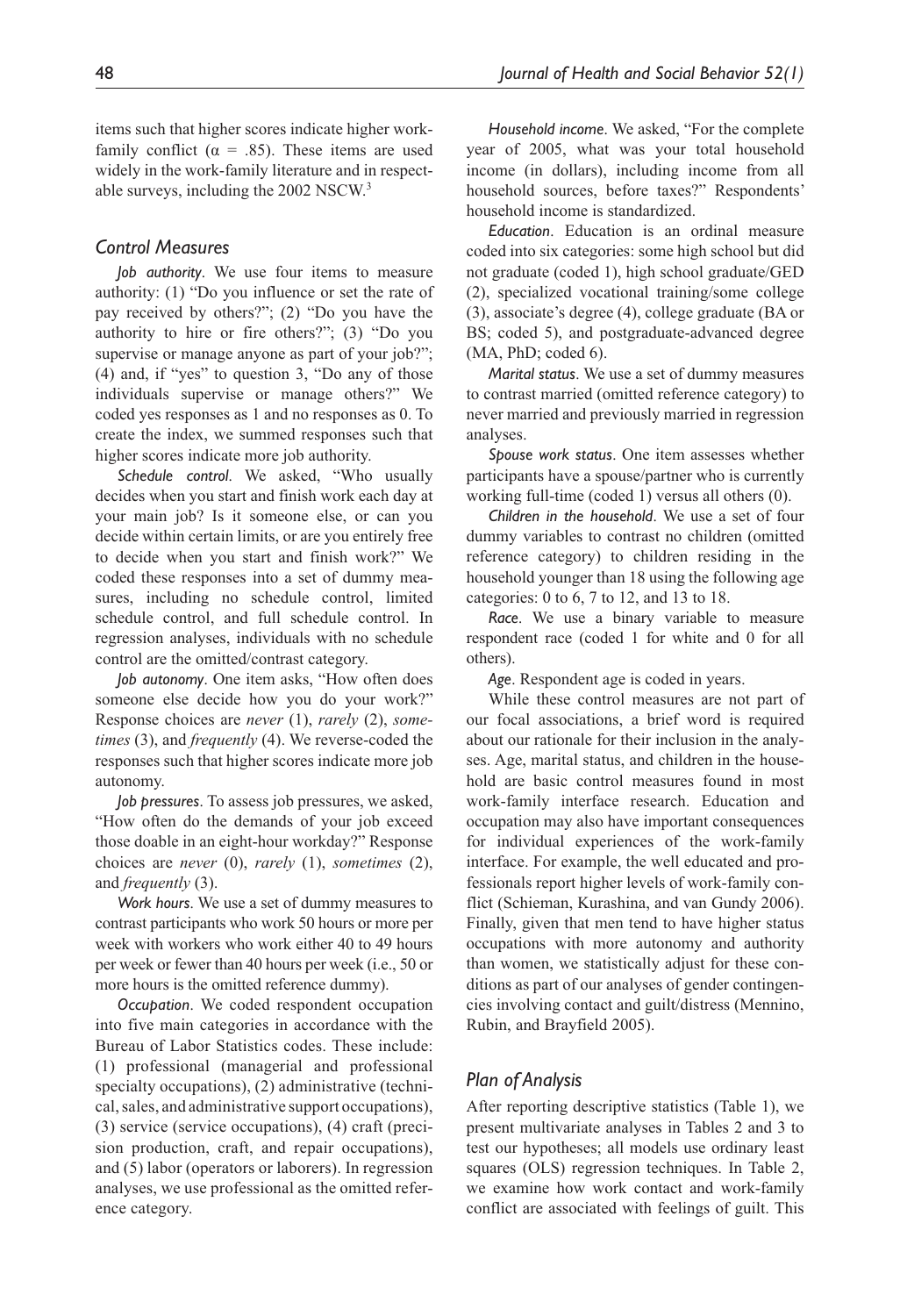|                                | Men $(N = 430)$      | Women $(N = 612)$ Total $(N = 1,042)$ |           | <b>SD</b> |
|--------------------------------|----------------------|---------------------------------------|-----------|-----------|
| Guilt                          | .678**               | .980                                  | .857      | 1.611     |
| <b>Distress</b>                | $1.492***$           | 1.962                                 | 1.771     | 1.622     |
| Work contact                   | 2.709***             | 2.306                                 | 2.470     | 1.243     |
| Work-family conflict           | 2.329                | 2.334                                 | 2.333     | .775      |
| Authority                      | $1.050**$            | .731                                  | .860      | 1.188     |
| Full schedule control          | $.234**$             | .157                                  | .188      |           |
| Some schedule control          | .413                 | .361                                  | .382      |           |
| Job autonomy                   | 2.603                | 2.516                                 | 2.555     | .929      |
| Job pressures                  | 2.842                | 2.813                                 | 2.825     | .808      |
| Works fewer than 40 hours/week | .175 <sup>*</sup> ** | .346                                  | .276      |           |
| Works 40 to 49 hours/week      | .408                 | .464                                  | .441      |           |
| Works 50 or more hours/week    | $.417***$            | .189                                  | .282      |           |
| Professional                   | .320                 | .340                                  | .332      |           |
| Service                        | .120                 | . 151                                 | .138      |           |
| Administrative                 | $.277***$            | .455                                  | .382      |           |
| Craft                          | $.150**$             | .012                                  | .068      |           |
| Labor                          | $.134***$            | .042                                  | .079      |           |
| Household income (mean)        | 75,449.17*           | 58,707.87                             | 65,203.16 | 12,587.20 |
| Education                      | 3.712                | 3.840                                 | 3.788     | 1.516     |
| Married                        | .735***              | .559                                  | .630      |           |
| Previously married             | $.127***$            | .272                                  | .213      |           |
| Never married                  | .138                 | .169                                  | .157      |           |
| Spouse works                   | .492                 | .489                                  | .490      |           |
| Number of children (0-6)       | .188                 | .186                                  | .187      |           |
| Number of children (7-12)      | .213                 | .217                                  | .216      |           |
| Number of children (13-18)     | .210                 | .203                                  | .206      |           |
| White                          | $.821**$             | .742                                  | .774      |           |
| Age                            | 45.098               | 44.741                                | 44.886    | 12.295    |

**Table 1**. Descriptive Statistics for All Study Variables

\**p* < .05. \*\**p* < .01. \*\*\**p* < .001 (two-tailed tests for differences between men and women).

involves regressing guilt as the dependent variable on work contact (model 1). In model 2, we include work-family conflict to examine its association with guilt as well as its potential contribution to any association between work contact and guilt observed in model 1. Finally, in model 3, we test whether the association between work contact and guilt differs for women and men. To do this, we created a gender interaction term with work contact and included it in model 3.4 All models adjust for control measures.

In Table 3, we examine the relationship between work contact and psychological distress. The first step involves regressing distress as the dependent variable on work contact (model 1). In model 2 we test for gender contingencies in the association between work contact and distress. Then, we include work-family conflict (model 3) and guilt (model 4) to assess their influence on any associations observed in models 1 and 2. All models adjust for control measures. In addition, we use adjustment procedures in all OLS regression models and test for significant mediating effects among our focal associations (Sobel 1982). Finally, to detect multicollinearity, we reviewed the variance inflation factors (VIF) for all regression models, none of which appear problematic (i.e., VIF  $\leq$ 2.00; see Allison 1999).

## **RESULTS**

Table 1 reports descriptive statistics for all variables examined in the multivariate analyses for the full sample and separately by gender. Women report higher levels of distress and guilt compared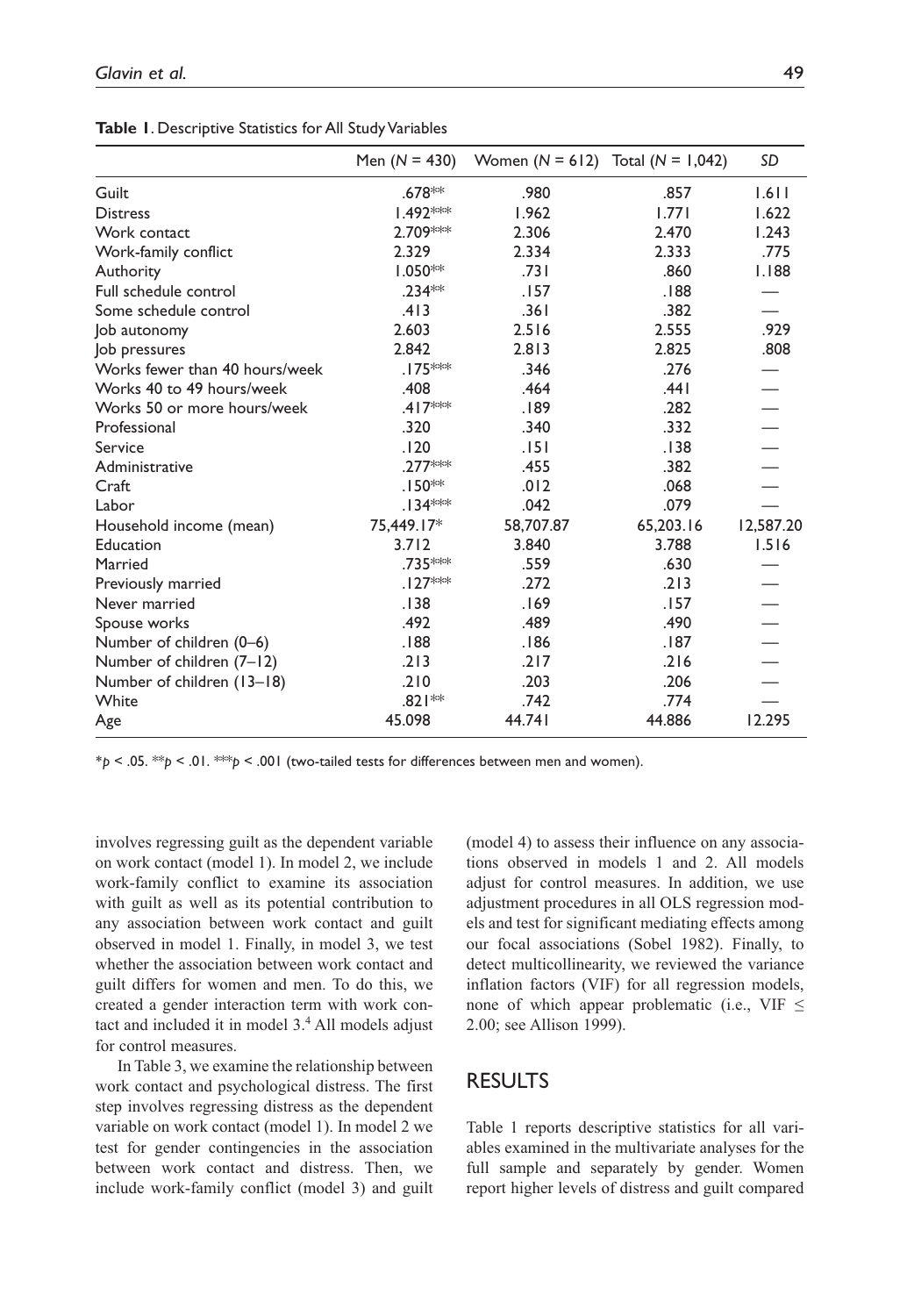|                                       | Model I   | Model 2             | Model 3                  |
|---------------------------------------|-----------|---------------------|--------------------------|
| Focal associations                    |           |                     |                          |
| Women                                 | .212      | .176                | .158                     |
|                                       | (.114)    | (.114)              | (.113)                   |
| Work contact                          | .082      | ا 06.               | $-.063$                  |
|                                       | (.046)    | (.046)              | (.066)                   |
| Work-family conflict                  |           | .305 <sup>***</sup> | .302***                  |
|                                       |           | (.074)              | (.075)                   |
| Work contact × women                  |           |                     | $.215***$                |
| Control measures                      |           |                     | (.081)                   |
| Authority                             | $-.129**$ | $-134**$            | $-.126**$                |
|                                       | (.047)    | (.047)              | (.047)                   |
| No schedule control (omitted)         |           |                     |                          |
| Some schedule control                 | $-.104$   | $-.095$             |                          |
|                                       |           |                     | $-.087$                  |
|                                       | (.117)    | (.116)              | (.114)                   |
| Full schedule control                 | .012      | .048                | .083                     |
|                                       | (.154)    | (.153)              | (.153)                   |
| Job autonomy                          | $-.061$   | $-.017$             | $-.017$                  |
|                                       | (.056)    | (.057)              | (.056)                   |
| Job pressures                         | $.144*$   | .036                | .038                     |
|                                       | (.068)    | (.072)              | (.072)                   |
| Works fewer than 40 hours/week        | 140.      | .217                | .228                     |
|                                       | (.153)    | (.150)              | (.150)                   |
| Works 40 to 49 hours/week             | -.059     | .044                | .043                     |
|                                       | (.128)    | (.130)              | (.130)                   |
| Works 50 or more hours/week (omitted) |           |                     |                          |
| Service                               | $-.040$   | $-.087$             | $-.069$                  |
|                                       |           |                     |                          |
|                                       | (.176)    | (.175)              | (.174)                   |
| Administrative                        | -. 105    | -.090               | -.091                    |
|                                       | (.128)    | (.127)              | (.126)                   |
| Craft                                 | .266      | .278                | .262                     |
|                                       | (.230)    | (.225)              | (.225)                   |
| Labor                                 | $-.081$   | $-.093$             | $-.137$                  |
|                                       | (.221)    | (.219)              | (.218)                   |
| Professional (omitted)                |           |                     | $\overline{\phantom{0}}$ |
| Household income                      | $-.029$   | $-.038$             | $-.032$                  |
|                                       | (.048)    | (.047)              | (.047)                   |
| Education                             | .037      | .036                | .032                     |
|                                       | (.039)    | (.039)              | (.038)                   |
| Married (omitted)                     |           |                     |                          |
| Previously married                    | $.643***$ | .676***             | .683***                  |
|                                       |           |                     |                          |
|                                       | (.153)    | (.154)              | (.154)                   |
| Never married                         | .042      | .068                | .095                     |
|                                       | (.172)    | (.170)              | (.171)                   |
| Spouse works                          | .124      | 156.                | .176                     |
|                                       | (.129)    | (.129)              | (.128)                   |
| No children (omitted)                 |           |                     |                          |
| Number of children (0-6)              | $.313*$   | $.303*$             | $.311*$                  |
|                                       | (.140)    | (.139)              | (.137)                   |
| Number of children (7-12)             | .089      | .083                | .086                     |
|                                       | (.127)    | (.126)              | (.125)                   |
| Number of children (13-18)            | .041      | .018                | .012                     |
|                                       | (.125)    | (.125)              | (.122)                   |
|                                       |           |                     |                          |
| White                                 | .123      | .126                | .108                     |
|                                       | (.121)    | (.119)              | (.118)                   |
| Age                                   | $-.005$   | $-.004$             | $-.004$                  |
|                                       | (.005)    | (.005)              | (.005)                   |
| Constant                              | .358      | $-.271$             | $-.260$                  |
| $R^2$                                 | .063      | .077                | .083                     |

**Table 2**. Regression of Guilt on Work Contact, Work-Family Conflict, and Controls (*N* = 1,042)

\**p* < .05. \*\**p* < .01. \*\*\**p* < .001 (two-tailed test).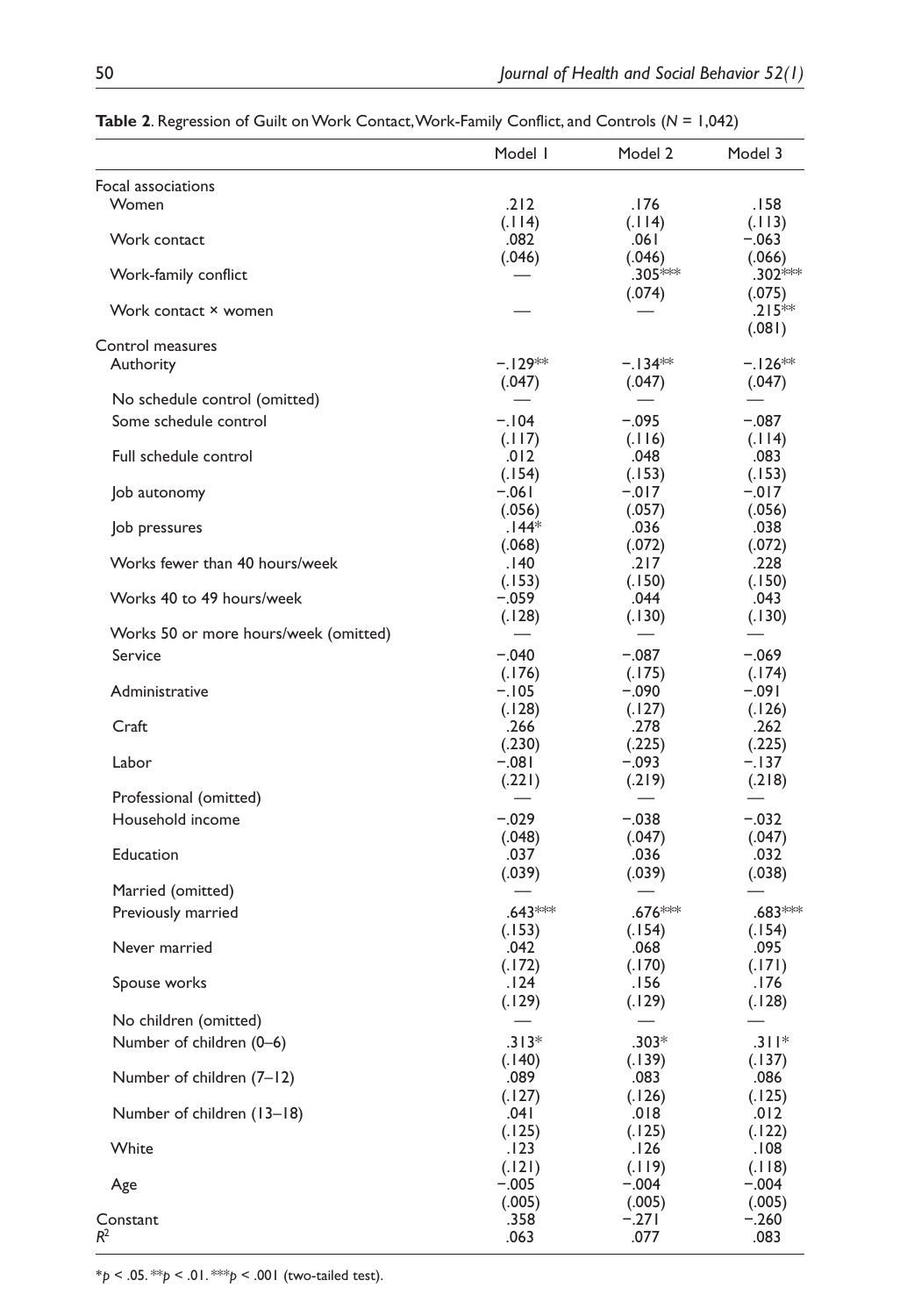to men. Men tend to report higher levels of work contact, longer work hours, schedule control, and job authority. Men are also more likely to be married, report higher household income, and work in craft and labor occupations; women are more likely to hold administrative occupations.

### *Guilt*

In model 1 of Table 2, we observe that work contact is not significantly associated with higher levels of guilt. Overall, women and men report similar levels of guilt. As shown in model 2, workfamily conflict is associated positively with guilt. In model 3, the positive coefficient for the work contact by gender interaction term indicates a positive association between contact and guilt among women only. Figure 2 illustrates this contingency. It is worth underscoring here that this gender contingency is observed independently of the level of work-family conflict. Moreover, all of these observations hold net of controls for a wide array of work and family role characteristics. Of note among these control measures, individuals with authority at work report lower levels of guilt, while job pressures are associated with higher levels of guilt. In addition, those who have been previously married and individuals with young children report higher levels of guilt.

#### *Psychological Distress*

In model 1 of Table 3, we find no evidence of a positive association between work contact and psychological distress. However, in model 2 we observe a significant gender contingency. The positive coefficient for the interaction between work contact and gender indicates that work contact is associated positively with distress among women only. In model 3, we find that work-family conflict is associated with higher levels of distress. Furthermore, the observed gender differences in the link between work contact and distress remains statistically significant with the inclusion of workfamily conflict. Figure 3 illustrates this contingency. In model 4, the inclusion of guilt attenuates the coefficient for the interaction between work contact and gender to statistical nonsignificance. One interpretation is that the higher levels of guilt that women experience when they receive work contact (as documented in Table 2) contributes to the positive association between work contact and



**Figure 2.**Gender Differences in the Association Between Work Contact and Guilt *Note:* Predicted values shown here are derived from model 3 of Table 2. All control variables are held constant at their respective means. For categorical/contrast codes (i.e., occupation), we solved the equation using the modal response.

distress among women; this mediating link is statistically significant (Sobel test:  $t = 2.37$ ,  $p < .05$ ). The inclusion of guilt in the model also significantly attenuates the overall positive association between work-family conflict and distress among both men and women (Sobel test:  $t = 3.72$ ,  $p < .01$ ).

Examining the associations between control variables and distress, we observe that individuals reporting high levels of job pressures and those working long hours experience higher levels of distress, while those reporting job autonomy experience lower levels of distress (model 2). Once we control for work-family conflict, these associations become nonsignificant (in the case of job autonomy) or weakened (in the case of job pressures), indicating that the mechanism through which job pressures and job autonomy influence distress operates through their tendency to increase or decrease exposure to work-family conflict.

In summary, then, we find partial support for our hypotheses that work contact is positively associated with guilt and distress: Contact is associated with increased guilt and distress, but only among women. We also find some support for our hypothesis that guilt should partially mediate the positive association between work contact and distress; it does so only among women, however. Overall, our results provide broad support for the hypotheses about gender contingencies. Women experience higher levels of guilt and distress in response to work contact.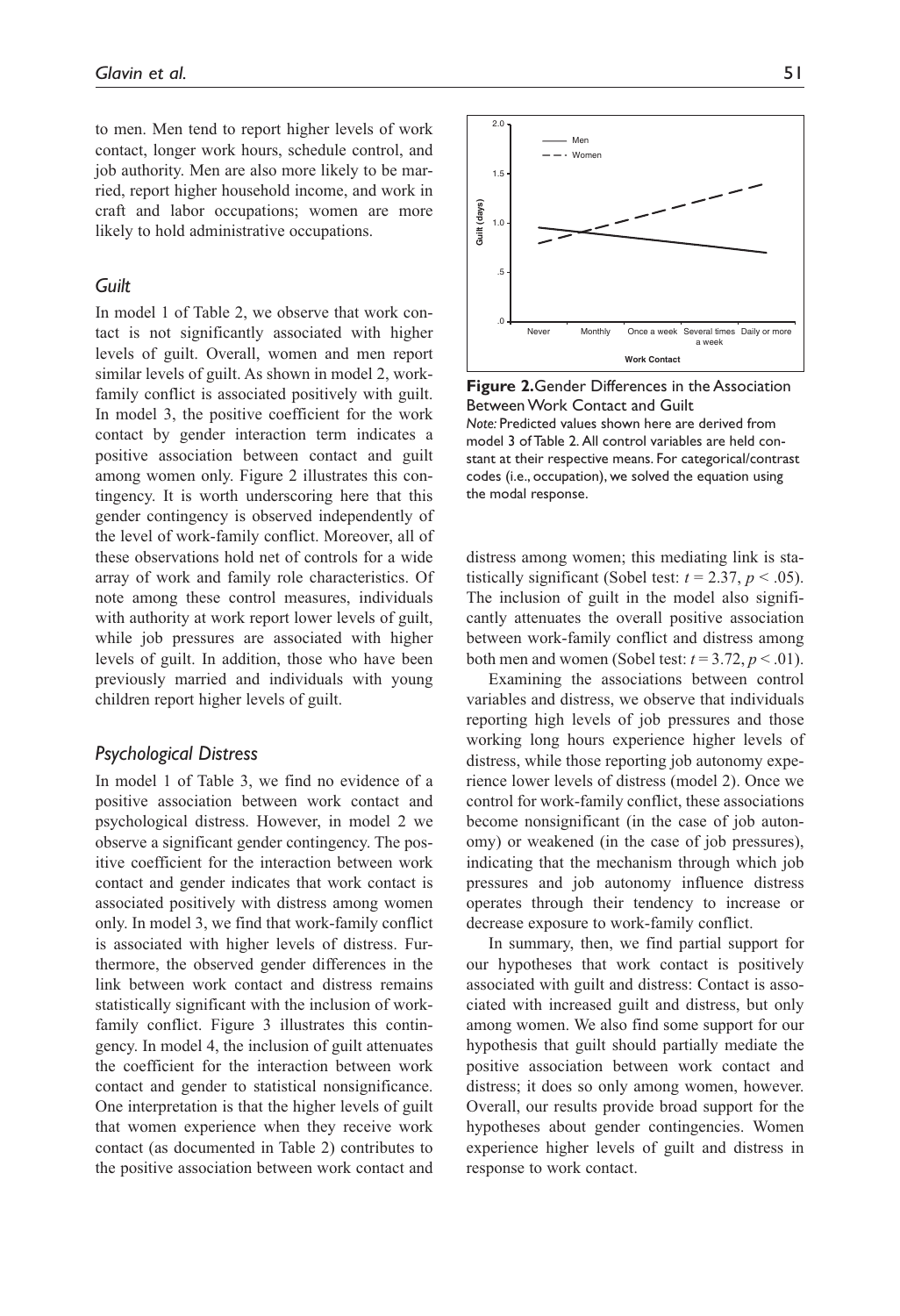|                                       | Model I                        | Model 2                       | Model 3                       | Model 4                                  |
|---------------------------------------|--------------------------------|-------------------------------|-------------------------------|------------------------------------------|
| Focal associations<br><b>Women</b>    | .420***                        | .403 ***                      | .328**                        | .279**                                   |
| Work contact                          | (.107)<br>.032<br>(.043)       | (.107)<br>$-.079$<br>(.062)   | (.103)<br>$-.116$<br>(.059)   | (.097)<br>-.097<br>(.055)                |
| Work contact × women                  |                                | .190*<br>(.076)               | .179*<br>(.073)               | . 112<br>(.069)                          |
| Work-family conflict                  |                                |                               | $.646***$                     | .553 <sup>≱⇔⇔</sup>                      |
| Guilt                                 |                                |                               | (.068)                        | (.064)<br>.309***<br>(.027)              |
| Control measures<br>Authority         | $-.065$<br>(.044)              | $-.059$<br>(.045)             | -.069<br>(.042)               | -.030<br>(.040)                          |
| No schedule control (omitted)         |                                |                               |                               |                                          |
| Some schedule control                 | $-112$<br>(.110)               | $-.104$<br>(.109)             | $-.085$<br>(.105)             | $-.058$<br>(.099)                        |
| Full schedule control                 | $-.065$<br>(.144)              | $-.034$<br>(.145)             | $-.041$<br>(.139)             | .015<br>(.130)                           |
| Job autonomy                          | $-184$ **                      | $-184$ **                     | $-.089$                       | $-.085$                                  |
| Job pressures                         | (.053)<br>.392***<br>(.064)    | (.047)<br>.394 ***<br>(.064)  | (.052)<br>$.166*$<br>(.066)   | (.048)<br>154*.<br>(.062)                |
| Works fewer than 40 hours/week        | .030                           | .041                          | .203                          | .133                                     |
| Works 40 to 49 hours/week             | (.144)<br>$-.304*$<br>(.121)   | (.143)<br>$-.303*$<br>(.120)  | (.139)<br>-.086<br>(.117)     | (.131)<br>-.099<br>(.096)                |
| Works 50 or more hours/week (omitted) |                                |                               |                               |                                          |
| Service                               | $-.008$                        | $-.022$                       | $-.079$                       | $-.057$                                  |
| Administrative                        | (.165)<br>-.122<br>(.120)      | (.165)<br>$-.123$<br>(.119)   | (.158)<br>-.093<br>(.114)     | (.149)<br>-.065<br>(.108)                |
| Craft                                 | .090                           | .077                          | .101                          | .021                                     |
| Labor                                 | (.217)<br>-.148<br>(.207)      | (.216)<br>-. 187<br>(.207)    | (.208)<br>$-.212$<br>(.198)   | (.195)<br>-.169<br>(.186)                |
| Professional (omitted)                |                                |                               |                               |                                          |
| Household income                      | .071                           | .076                          | .052                          | .066                                     |
| Education                             | (.045)<br>–.⊺58***<br>(.032)   | (.044)<br>$-161***$<br>(.036) | (.043)<br>$-164***$<br>(.035) | (.040)<br>–.I74 <sup>≭∻≭</sup><br>(.032) |
| Married (omitted)                     |                                |                               |                               |                                          |
| Previously married                    | .495***<br>(.146)              | .502***<br>(.146)             | .570***<br>(.139)             | .359***<br>(.132)                        |
| Never married                         | .055                           | .079                          | .139                          | .103                                     |
| Spouse works                          | (.162)<br>-.148                | (.162)<br>$-.128$             | (.155)<br>$-.063$             | (.146)<br>$-.117$                        |
| No children (omitted)                 | (.121)                         | (.121)                        | (.116)                        | (.109)                                   |
| Number of children (0–6)              | .212                           | .218                          | .198                          | .101                                     |
| Number of children (7-12)             | (.131)<br>.141<br>(.103)       | (.132)<br>.088<br>(.119)      | (.126)<br>.075<br>(.114)      | (.119)<br>.049                           |
| Number of children (13-18)            | .056<br>(.118)                 | .050<br>(.118)                | .003<br>(.113)                | (.108)<br>.001<br>(.106)                 |
| White                                 | $-.137$                        | $-.153$                       | -.146                         | $-.180$                                  |
| Age                                   | (.113)<br>$-.020***$<br>(.004) | (.113)<br>$-.020**$<br>(.004) | (.109)<br>–.018***<br>(.004)  | (.102)<br>$-016$ **<br>(.004)            |
| Constant<br>$R^2$                     | 2.664<br>.172                  | 2.668<br>.176                 | 1.337<br>.225                 | I.417<br>.338                            |

**Table 3**. Regression of Distress on Work Contact, Work-Family Conflict, Guilt, and Controls (*N* = 1,042)

\**p* < .05. \*\**p* < .01. \*\*\**p* < .001 (two-tailed test).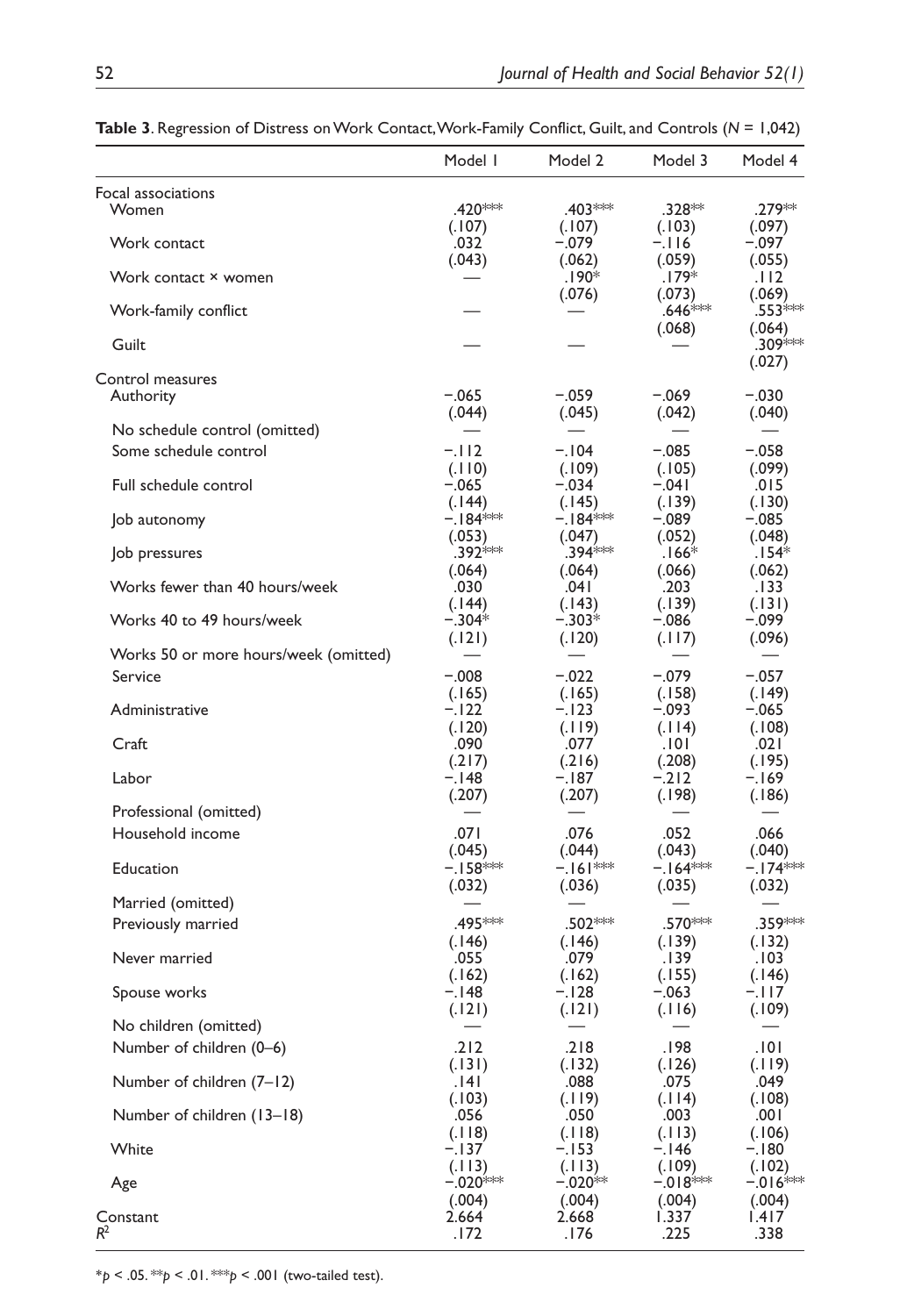

**Figure 3.** Gender Differences in the Association Between Work Contact and Distress *Note:* Predicted values shown here are derived from model 3 of Table 3. All control variables are held constant at their respective means. For categorical/contrast codes (i.e., occupation), we solved the equation using the modal response.

## **DISCUSSION**

While the mental health consequences of work pressures are well documented (Bellavia and Frone 2005; Tausig 1999), for many workers the stresses of the work role are not limited to the confines of the working day or their place of work. The proliferation of communication technologies in the past decade have made it increasingly easy for work to come home, forcing workers to deal with a new set of work-family challenges that have potentially deleterious consequences for well-being (Chesley 2005). In this article, we confirm and extend previous research that has documented the health consequences of boundary-spanning work demands (Voydanoff 2005). That is, while we find evidence that work contact is associated with elevated levels of distress for women, we also refine knowledge on this process by evaluating the ways that feelings of guilt act as a link to explain why individuals experience this contact as distressing. Our results demonstrate that guilt mediates the impact of work contact on distress for women. To our knowledge, ours is the first study of a broad cross-section of American workers to document the role of guilt in these processes.

Our efforts have also sought to respond to a call for research on work-family dilemmas that deviate from the traditional conception of work-family conflict, but that may nevertheless have important consequences for well-being (Greenhaus et al. 2006). Here, the phenomenon of role blurring is especially relevant. While inhibited role performance is typically considered a necessary characteristic of work-family conflict, Greenhaus and colleagues (2006) point to everyday situations in which individuals engage in forms of role blurring that would not be considered role conflict—a parent who multitasks by taking work calls while driving his or her child to school, for example. The authors suggest that while situations of this type may not be identified as role conflict, they may still lead to feelings of guilt. Our findings support this proposition—but the patterns differ by gender. Women experience higher levels of guilt and distress when they receive work contact *even after* we statistically adjust for work-family conflict. Collectively, then, these results suggest that work contact may not necessarily inhibit the performance of domestic roles, but they still can have health implications in the form of negative self-appraisals and the feelings of guilt that may arise when the boundary separating work and family life becomes blurred. The cognitive or behavioral shift that occurs when an individual receives a work call or e-mail might be brief and otherwise nondisruptive; however, as some prior qualitative research has suggested (e.g., Simon 1995), the perception that they are failing to meet prescribed role expectations as a result of this shift may have negative consequences for well-being. The social-psychological and emotional dynamics involved in these processes—especially the interrelationships among uncontrollable work-related demands, negative self-appraisals, and feelings of guilt—deserve further attention.

Our findings generally support Simon's (1995) observation that guilt plays a central role in distinguishing women's work-family experiences from men's. Despite the empirical reality that family structures and parenting practices change with broader social and economic contexts (e.g., today dual-earner families outnumber the breadwinner/ homemaker form), the gender contingencies that we find in the associations between work contact and guilt and distress suggests that salient gender differences remain with regard to work-family role expectations (Hochschild 1997). As we have discussed, our finding that women experience higher levels of guilt when they receive work contact outside of the workplace—even after we adjust for work-family conflict—is noteworthy because it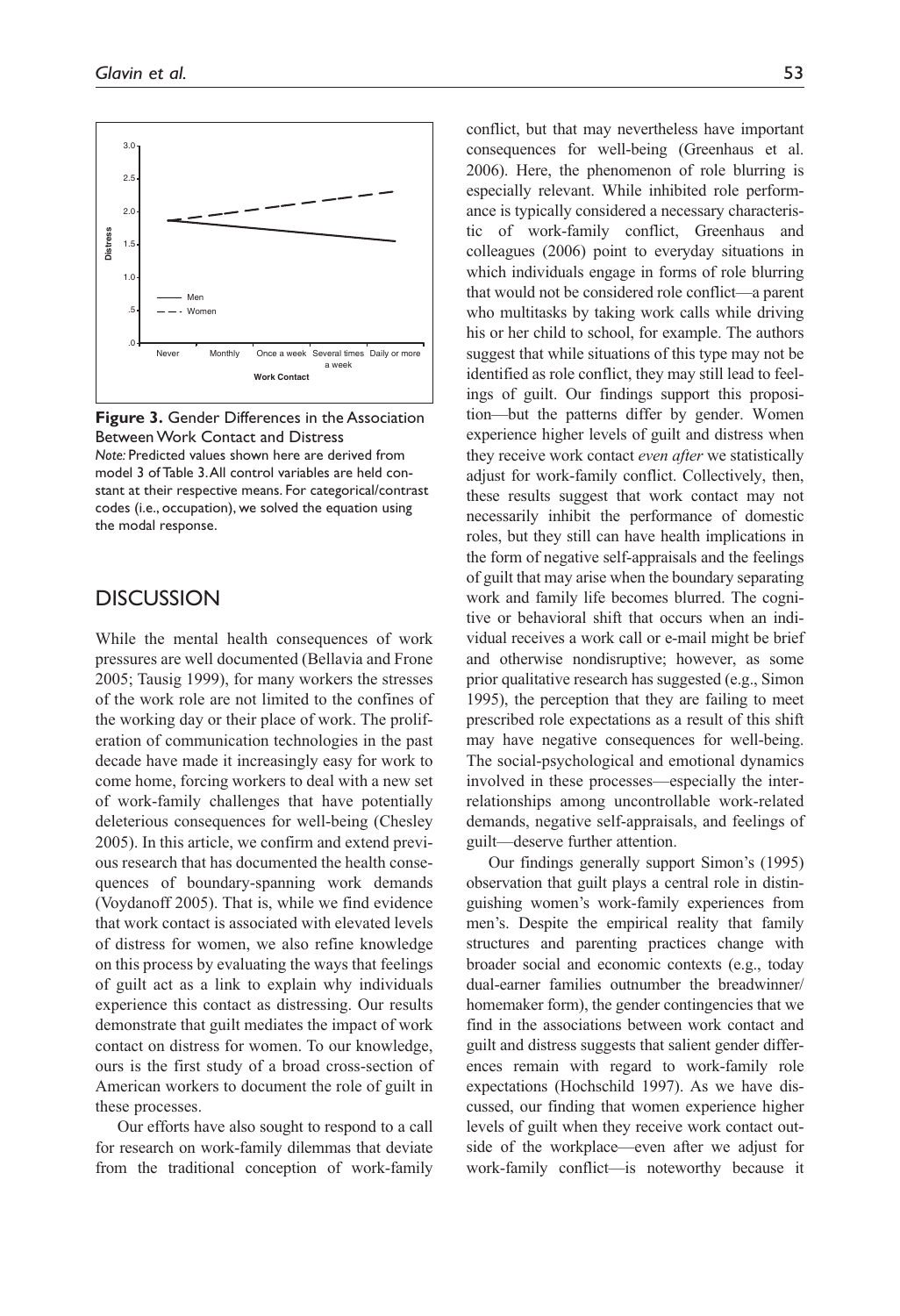suggests that the challenges associated with attending to work and family demands are not solely logistical for women (e.g., allocating enough time or energy to roles). Rather, as others have documented, women's employment is often symbolically in competition with their ability to feel like good mothers—and motherhood is a highly rewarding identity for many women (Doucet 2006). We are not suggesting that work is not highly salient for women's identities or that family roles are less important for men. Instead, we are simply reiterating what Simon's (1995) research seems to indicate: Important differences may remain in the meanings that men and women ascribe to work and family roles and the ways in which conditions in these roles interact to influence well-being.

Several limitations of our research deserve brief mention. While the hypothesized linkages between our focal variables are consistent with prior theory and qualitative evidence, we are unable to test the causal ordering among the focal variables since several key measures were not included in the wave 1 survey. It is possible, for example, that individuals who already feel guilty and distressed about work are those people who constantly check their work e-mail or voicemail at home, potentially resulting in an ever-increasing spiral of work contact and negative emotions. Longitudinal analyses are therefore required to more accurately verify our claims. In addition, our interpretation of the association between work contact and guilt assumes that individuals experience guilt because of their inability to fulfill household role expectations. However, there is an alternative possibility that should be considered in future research: Work contact may be associated with guilt because some people may interpret this contact as an indication of unsatisfactory work-related performance, or that they have unfinished or newly arising work issues to deal with. That is, work spills into the home because they are somehow not adequately meeting the obligations of their paid work role.

With respect to the single item used to measure guilt, we recognize the value of multiitem indicators for establishing reliability and validity. Despite these weaknesses, we believe that the measure that we use represents a direct and easy-to-interpret assessment of affective guilt, and one that avoids confounding guilt with other emotions or traits that more complex measures often suffer from (Kugler and Jones 1992). Regarding the gender differences that we find, we also lack the appropriate data on the salience of work and family role orientations that could empirically confirm our interpretations of these results. Finally, although our analyses statistically control for race and socioeconomic statuses, it may also be important to evaluate the ways that race and class combine (with gender) to influence the work-family processes examined here. For example, the prioritization of work and family may not operate uniformly across social statuses for women (Arendell 2000). Due to limited cell sizes, however, we were unable to provide credible estimates for race, class, and gender contingencies. Larger surveys with greater statistical power are likely required to test these complex but important contingencies.

## **CONCLUSION**

While it is widely assumed that dealing with conflicting work and family demands represents one of the most common role-related stressors, other forms of work-family experiences remain understudied, along with the mechanisms that translate these experiences into poor health outcomes. This article advances knowledge on this subject by demonstrating the relevance of work-family role blurring and feelings of guilt, as well as the ways that men and women experience these processes differently. The gender contingencies that we find suggest that work-family researchers should remain sensitive to potential gender differences in the salience and meanings of work and family roles even when the economic and social structures that served as the basis for these gendered role identities have long since changed. The contradictions that emerge from these differences, as we show for employed women, may nevertheless have important consequences for psychological wellbeing.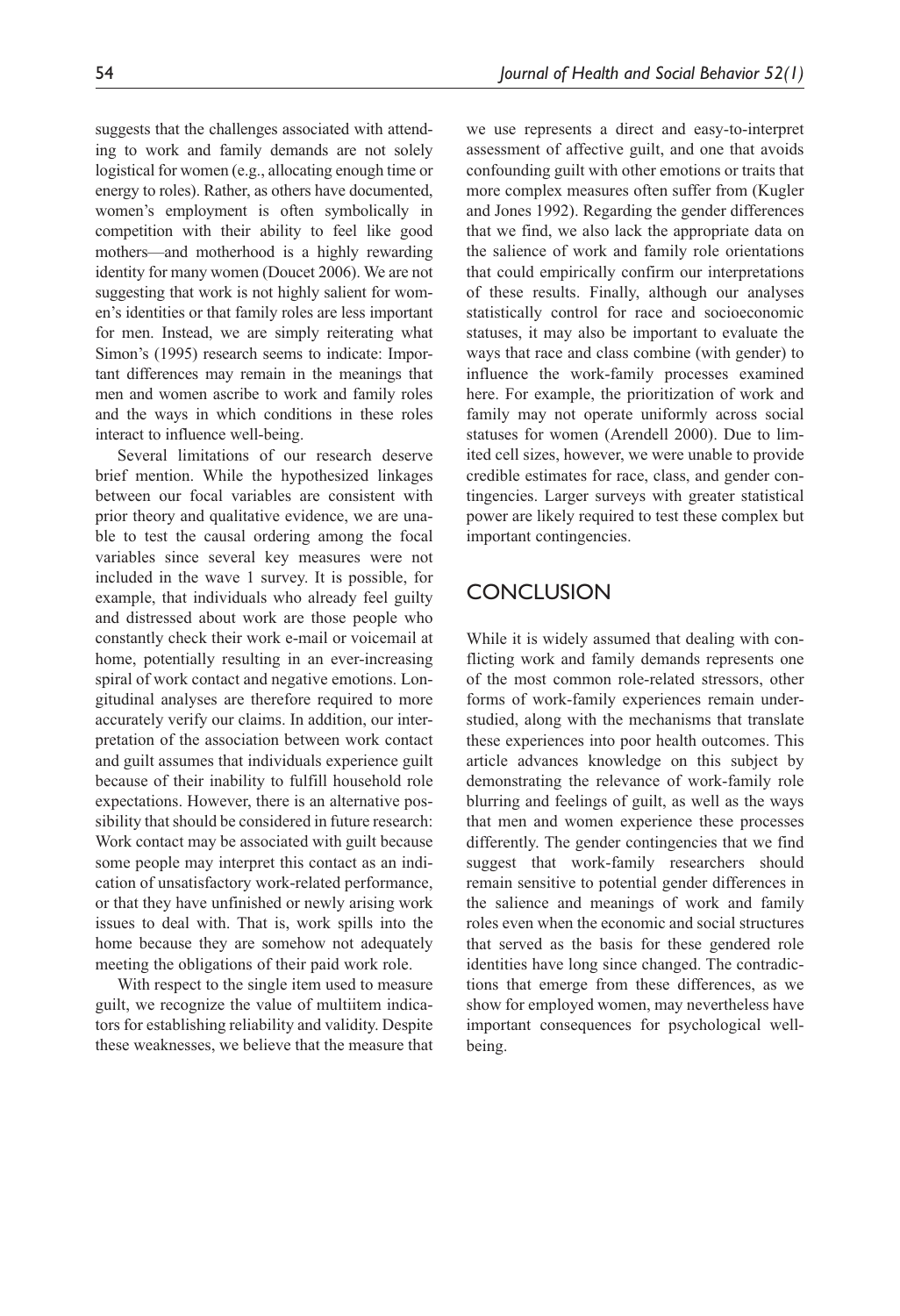#### **Appendix**

|                                       | WSH Wave 2 <sup>a</sup> | ACS 2005 <sup>b</sup> | <b>NSCW 2002</b> <sup>c</sup> |
|---------------------------------------|-------------------------|-----------------------|-------------------------------|
| Household income (median in dollars)  | 52,500                  | 46,242                | 52,000                        |
| Education                             |                         |                       |                               |
| High school (GED equivalent, percent) | 23                      | 29                    | 23                            |
| College degree (percent)              | 23                      |                       | 20                            |
| Postgraduate degree (percent)         | 18                      | 9                     | 13                            |
| Female (percent)                      | 59                      | 51                    | 58                            |
| Married (percent)                     | 57                      | 49                    | 57                            |
| White (percent)                       | 78                      | 75                    | 81                            |
| Age (mean)                            | 43                      | 36                    | 41                            |

aWork, Stress, and Health Study, 2006.

b American Community Survey, 2005.

<sup>c</sup>National Study of the Changing Workforce, 2002.

## **FUNDING**

The authors disclosed receipt of the following financial support for the research and/or authorship of this article: This study was supported by grant R01 OH008141 from the National Institute of Occupational Safety and Health at the Centers for Disease Control (Scott Schieman, principal investigator).

## **NOTES**

- 1. The attrition rate across waves 1 and 2 does not differ statistically by gender, income, job conditions, or children in the household. We did observe the following statistically significant patterns: Compared to those who did not respond to the second survey, individuals in the second wave are more likely to have a college degree (22 percent vs. 17 percent), are more likely to be married (58 percent vs. 45 percent), are older (45 vs. 38), are more likely to be white (77 percent vs. 67 percent), and report lower levels of distress.
- 2. The American Community Survey (ACS) is an ongoing survey conducted by the U.S. Census Bureau that is used to produce estimates on the characteristics of the United States population. The study replacesthe decennial census long form, and since 2005 has collected information from approximately 2 million addresses in the United States annually. The 2005 sample consists of 1,924,527 households with a response rate of approximately 95 percent.
- 3. We conducted factor analyses to test for overlap between the work contact measure and the work-family

conflict construct: These analyses indicated that work contact did not load on the work-family conflict measure.

4. In additional analyses not shown, we tested whether the term for an interaction between gender and work contact was contingent upon race and social class statuses. This involved the creation and testing of three-way interaction terms involving race and class (e.g., Female  $\times$  Work Contact  $\times$  White; Female  $\times$ Work Contact; Female  $\times$  White; and White  $\times$  Work Contact). We found no evidence of significant threeway interactions, however.

## **REFERENCES**

- Acker, Joan. 1990. "Hierarchies, Jobs, Bodies: A Theory of Gendered Organizations." *Gender and Society* 4:139−58.
- Allison, Paul D. 1999. *Multiple Regression: A Primer*. Thousand Oaks, CA: Pine Forge.
- Arendell, Terry. 2000. "Conceiving and Investigating Motherhood: The Decade's Scholarship." *Journal of Marriage and the Family* 62:1192–207.
- Ashforth, Blake E., Glen E. Kreiner, and Mel Fugate. 2000. "All in a Day's Work: Boundaries and Micro Role Transitions." *Academy of Management Review* 25:472–91.
- Bellavia, Gina M. and Michael R. Frone. 2005. "Work-Family Conflict." Pp. 113–48 in *Handbook of Work Stress*, edited by J. Barling, E. K. Kelloway, and M. R. Frone. Thousand Oaks, CA: Sage.
- Bianchi, Suzanne M., John P. Robinson, and Melissa A. Milkie. 2006. *Changing Rhythms of American Family Life*. New York: Russell Sage.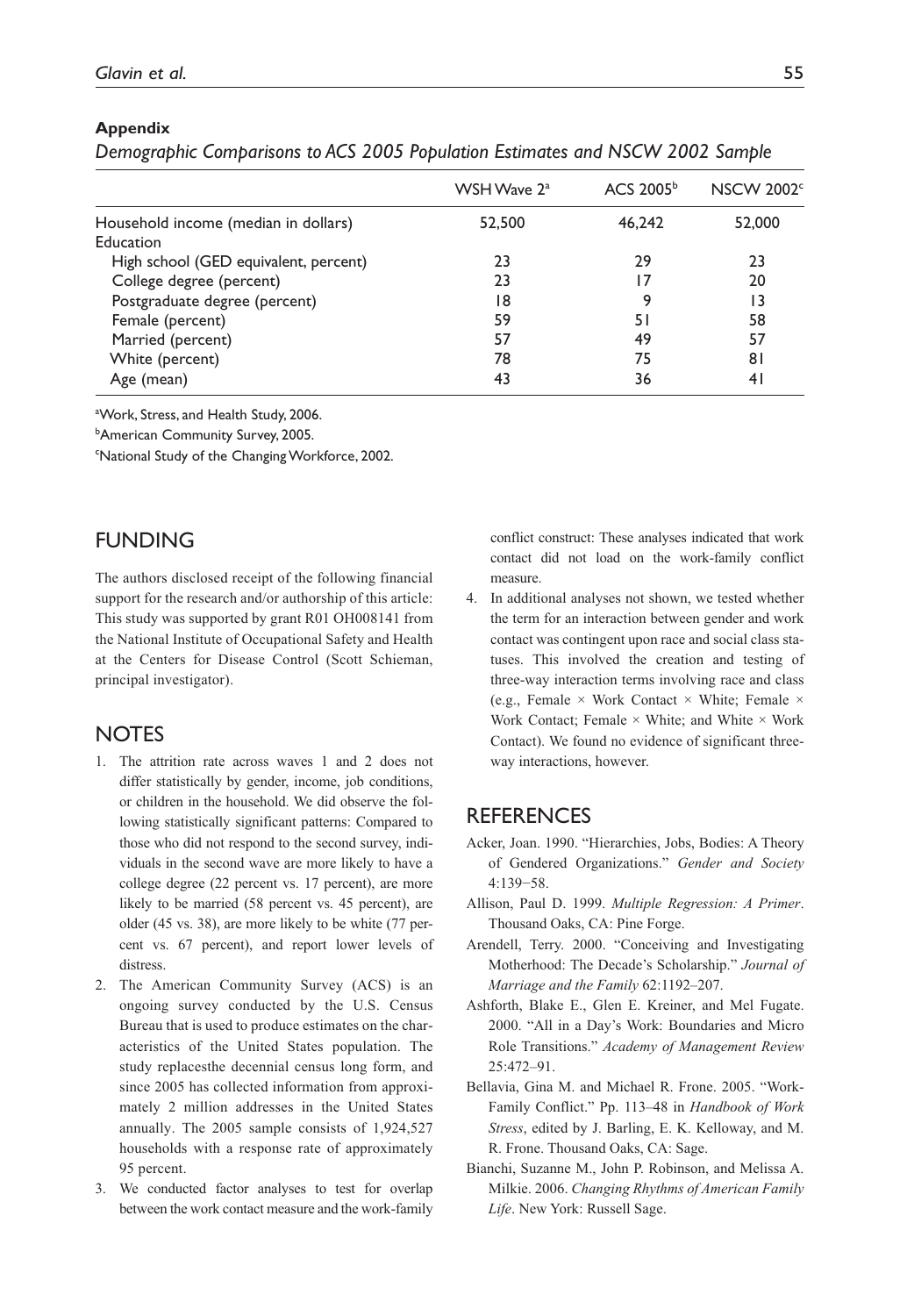- Blair-Loy, Mary. 2003. *Competing Devotions*. Cambridge, MA: Harvard University Press.
- Britton, Dana. 2000. "The Epistemology of the Gendered Organization." *Gender and Society* 14:418–34.
- Chesley, Noelle. 2005. "Blurring Boundaries? Linking Technology Use, Spillover, Individual Distress, and Family Satisfaction." *Journal of Marriage and Family* 67:1237–248.
- Christiansen, Shawn L. and Rob Palkovitz. 2001. "Why the 'Good Provider' Role Still Matters: Providing as a Form of Paternal Involvement." *Journal of Family Issues* 22:84–106.
- Clark, Sue Campbell. 2000. "Work/Family Border Theory: A New Theory of Work/Family Balance." *Human Relations* 53:747–70.
- Desrochers, Stephan, Jeanne M. Hilton, and Laurie Larwood. 2005. "Preliminary Validation of the Work-Family Integration-Blurring Scale." *Journal of Family Issues* 26:442–66.
- Doucet, Andrea. 2006. *Do Men Mother? Fathering and Responsibilities*. Toronto, Canada: University of Toronto.
- Duxbury, Linda E. and Christopher A. Higgins. 1991. "Gender Differences in Work-Family Conflict." *Journal of Applied Psychology* 76:60–74.
- Ferguson, Tamara J., Hedy Stegge, Heidi L. Eyre, Russ Vollmer, and Michael Ashbaker. 2000. "Context Effects and the (Mal)adaptive Nature of Guilt and Shame in Children." *Genetic, Social, and General Psychology Monographs* 126:319–45.
- Frone, Michael R., Marcia Russell, and M. Lynne Cooper. 1997. "Relation of Work-Family Conflict to Health Outcomes: A Four-Year Longitudinal Study of Employed Parents." *Journal of Occupational and Organizational Psychology* 70:325–35.
- Greenhaus, Jeffrey H., Tammy D. Allen, and Paul E. Spector. 2006. "Health Consequences of Work-Family Conflict: The Dark Side of the Work-Family Interface." Pp. 61–98 in *Research in Occupational Stress and Well-Being*, edited by P. L. Perrewe and D. C. Ganster. Amsterdam, the Netherlands: JAI Press/Elsevier.
- Greenhaus, Jeffrey H. and Nicholas J. Beutell. 1985. "Sources of Conflict between Work and Family Roles." *Academy of Management Journal* 10:76–88.
- Hennessy, Judith. 2009. "Morality and Work-Family Conflict in the Lives of Poor and Low-Income Women." *The Sociological Quarterly* 50:557–80.
- Hochschild, Arlie. 1997. *The Time Bind*. New York: Henry Holt.
- Hochschild, Arlie. 1989. *The Second Shift*. New York: Viking.
- Jacobs, Jerry A. and Kathleen Gerson. 2004. *The Time Divide: Work, Family and Gender Inequality*. Cambridge, MA: Harvard University Press.
- Jones, Warren H. and Karen Kugler. 1993. "Interpersonal Correlates of the Guilt Inventory." *Journal of Personality Assessment* 61:246–58.
- Judge, Timothy A., Remus Ilies, and Brent A. Scott. 2006. "Work-Family Conflict and Emotions: Effects at Work and at Home." *Personnel Psychology* 59: 779–814.
- Korabik, Karen, Allyson McElwain, and Donna S. Lero. 2009. "Does Work-Family Guilt Mediate Relationships between Work-Family Conflict and Outcome Variables?" Paper presented at the Work, Stress and Health Conference, November, San Juan, Puerto Rico.
- Kugler, Karen and Warren H. Jones. 1992. "On Conceptualizing and Assessing Guilt." *Journal of Personality and Social Psychology* 62:318–27.
- Lewis, Michael. 1993. "Self-Conscious Emotions: Embarrassment, Pride, Shame and Guilt." Pp. 563–74 in *Handbook of Emotions*, edited by M. Lewis and J. M. Haviland. New York: Guilford.
- Livingstone, Beth and Timothy Judge. 2008. "Emotional Responses to Work-Family Conflict: An Examination of Gender Role Orientation among Working Men and Women." *Journal of Applied Psychology* 93:207–16.
- Matthews, Russell A., Regan E. Del Priore, Linda K. Acitelli, and Janet L. Barnes-Farrell. 2006. "Work-to-Relationship Conflict: Crossover Effects in Dual-Earner Couples." *Journal of Occupational Health Psychology* 11:228–40.
- McElwain, Allyson and Karen Korabik. 2005. "Work-Family Guilt." In *The Work-Family Encyclopedia*, edited by M. Pitt-Catsouphes and E. E. Kossek. Retrieved February 7, 2011 (www.bc.edu/wfnetwork).
- Mennino, Sue F., Beth A. Rubin, and April Brayfield. 2005. "Home-to-Job and Job-to-Home Spillover: The Impact of Company Policies and Workplace Culture." *The Sociological Quarterly* 46:107–35.
- Napholz, Linda. 2000. "Balancing Multiple Roles among a Group of Urban Midlife American Indian Working Women." *Health Care for Women International* 27:255–66.
- Nippert-Eng, Christena E. 1996. *Home and Work: Negotiating Boundaries through Everyday Life*. Chicago, IL: The University of Chicago Press.
- Pearlin, Leonard I. 1999. "The Stress Process Revisited: Reflections on Concepts and Their Interrelationships." Pp. 395-415 in *Handbook of the Sociology of Mental Health*, edited by C. S. Aneshensel and J. C. Phelan. New York: Kluwer Academic/Plenum Publishers.
- Radloff, Lenore S. 1977. "The CESD-Scale: A Self-Report Depression Scale for Research in the General Population." *Applied Psychological Measurement* 1:385–401.